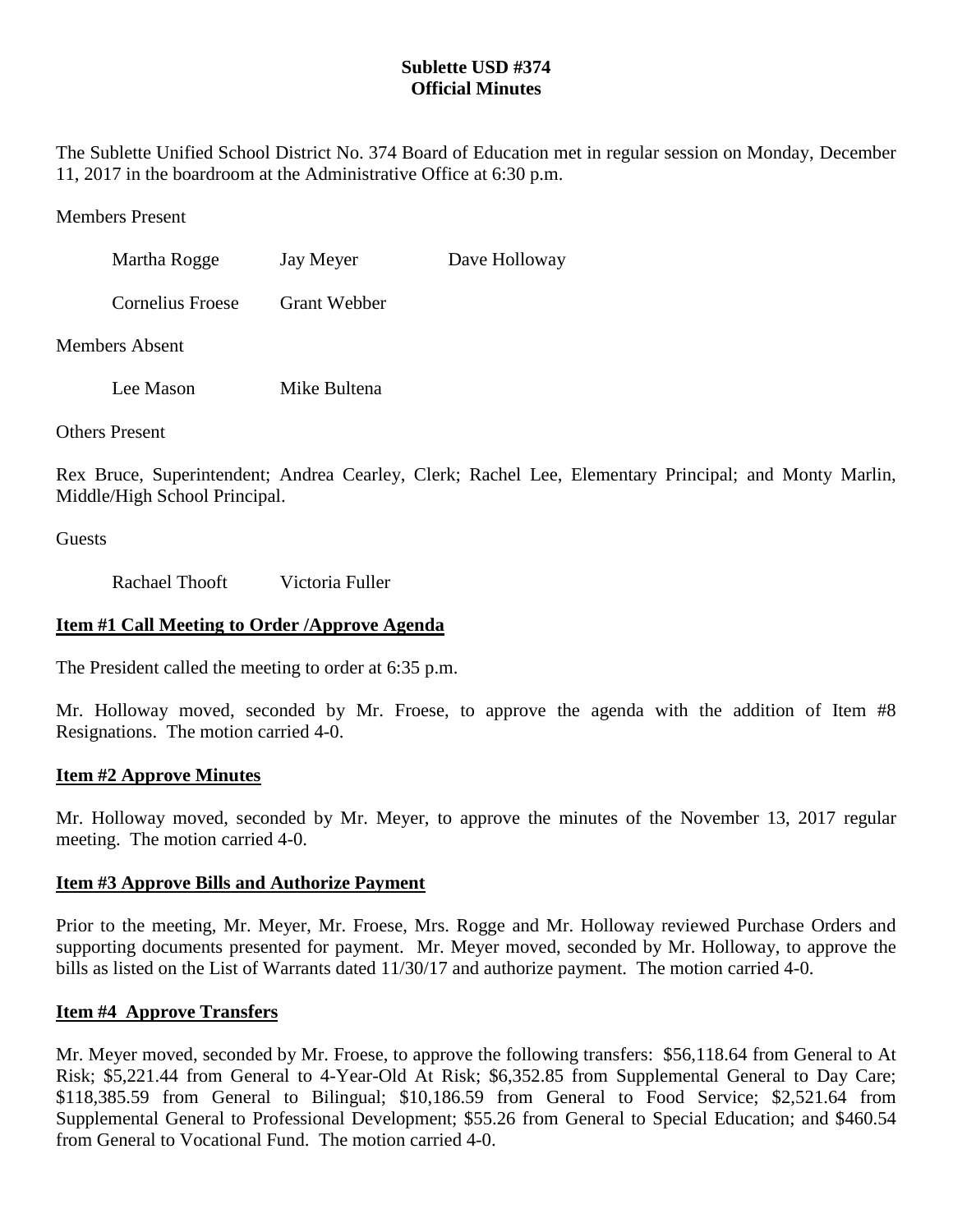Board Minutes Page 2 December 11, 2017

Mr. Webber entered the meeting at 6:47 p.m.

# **Item #5 2016/2017 Audit Report – Mathew Medill**

Ms. Rachael Thooft presented the audit report for the fiscal year ended June 30, 2017. Mr. Holloway moved, seconded by Mr. Froese, to approve the audit report. The motion carried 5-0.

## **PUBLIC FORUM**

There was no public forum.

## **Reports**

Curriculum

There was no curriculum report.

#### Principals

Mrs. Lee reported on the new elementary playground equipment; the Christmas Store which will be held December 13 for day care through  $6<sup>th</sup>$  grade students sponsored by the H.S. Choir; Larks in Flight Christmas tour on December 15; the Elementary Christmas program on December 18; and the MS/HS Christmas program on December 19.

Mr. Marlin was not present at the time of reports.

Activities Director

No report.

### SWPRSC/HPEC

Mrs. Rogge reported on the SWPRSC Board meeting. Mr. Bultena was not present to report on the HPEC meeting.

#### Superintendent:

Mr. Bruce reported on the Virtual class student enrollment for next semester. He introduced Victoria Fuller, USD 374 Food Service Director. She announced to the Board that she had applied for and received a 2017 Food Service Equipment Assistance grant for new stoves, ovens and mixers for both the Elementary and MS/HS buildings.

### **Item #6 Approve Sublette Public Schools Foundation Requests**

Mr. Webber moved, seconded by Mr. Meyer, to approve the Sublette Public Schools Foundation requests for funds to be collected or donated for the elementary playground, Vo-Ag equipment and the weekend food backpack program. The motion carried 5-0.